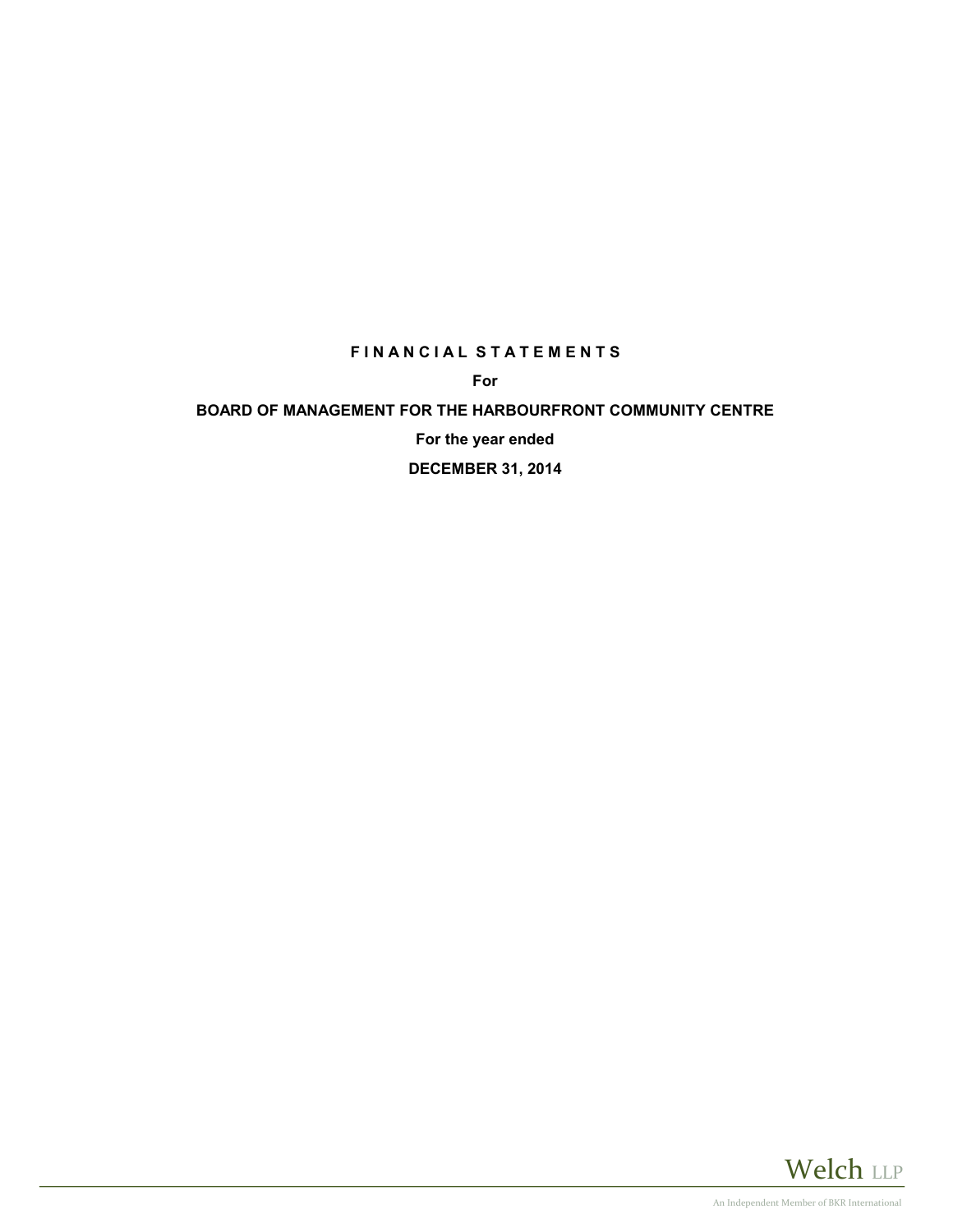# Welch **LLP**

#### **INDEPENDENT AUDITOR'S REPORT**

To the Council of the Corporation of the

#### **CITY OF TORONTO AND THE BOARD OF MANAGEMENT FOR THE HARBOURFRONT COMMUNITY CENTRE**

We have audited the accompanying financial statements of the Board of Management for the Harbourfront Community Centre, which comprise the statement of financial position as at December 31, 2014 and the statements of operations, changes in net assets, and cash flows for the year then ended, and a summary of significant accounting policies and other explanatory information.

#### *Management's Responsibility for the Financial Statements*

Management is responsible for the preparation and fair presentation of these financial statements in accordance with Canadian public sector accounting standards for government not-for-profit organizations, and for such internal control as management determines is necessary to enable the preparation of financial statements that are free from material misstatement, whether due to fraud or error.

#### *Auditor's Responsibility*

Our responsibility is to express an opinion on these financial statements based on our audit. We conducted our audit in accordance with Canadian generally accepted auditing standards. Those standards require that we comply with ethical requirements and plan and perform the audit to obtain reasonable assurance about whether the financial statements are free from material misstatement.

An audit involves performing procedures to obtain audit evidence about the amounts and disclosures in the financial statements. The procedures selected depend on the auditor's judgment, including the assessment of the risks of material misstatement of the financial statements, whether due to fraud or error. In making those risk assessments, the auditor considers internal control relevant to the entity's preparation and fair presentation of the financial statements in order to design audit procedures that are appropriate in the circumstances, but not for the purpose of expressing an opinion on the effectiveness of the entity's internal control. An audit also includes evaluating the appropriateness of accounting policies used and the reasonableness of accounting estimates made by management, as well as evaluating the overall presentation of the financial statements.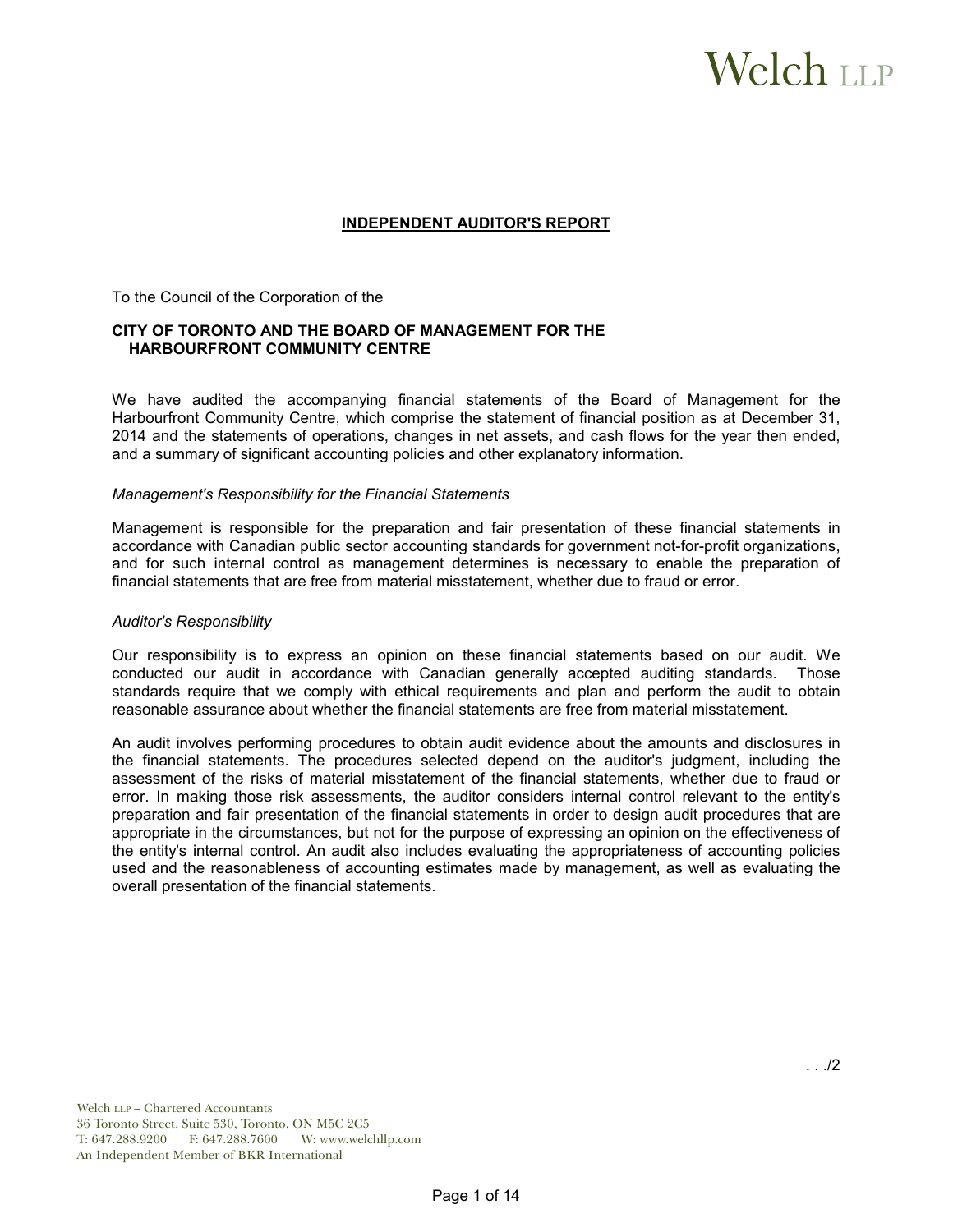We believe that the audit evidence we have obtained is sufficient and appropriate to provide a basis for our qualified audit opinion.

- 2 -

#### *Basis for Qualified Opinion*

In common with many not-for-profit organizations, the Centre derives revenue from donations and fundraising, the completeness of which is not susceptible to satisfactory audit verification. Accordingly, our verification of this revenue was limited to the amounts recorded in the records of the Centre and we were not able to determine whether any adjustments might be necessary to donations and fundraising, net revenue over expenses, assets and net assets.

#### *Qualified Opinion*

In our opinion, except for the possible effects of the matter described in the Basis for Qualified Opinion paragraph, the financial statements present fairly, in all material respects, the financial position of the Board of Management for the Harbourfront Community Centre as at December 31, 2014 and the results of its operations and its cash flows for the year then ended in accordance with Canadian public sector accounting standards for government not-for-profit organizations.

Chartered Professional Accountants Licensed Public Accountants

Toronto, Ontario April 29, 2015.

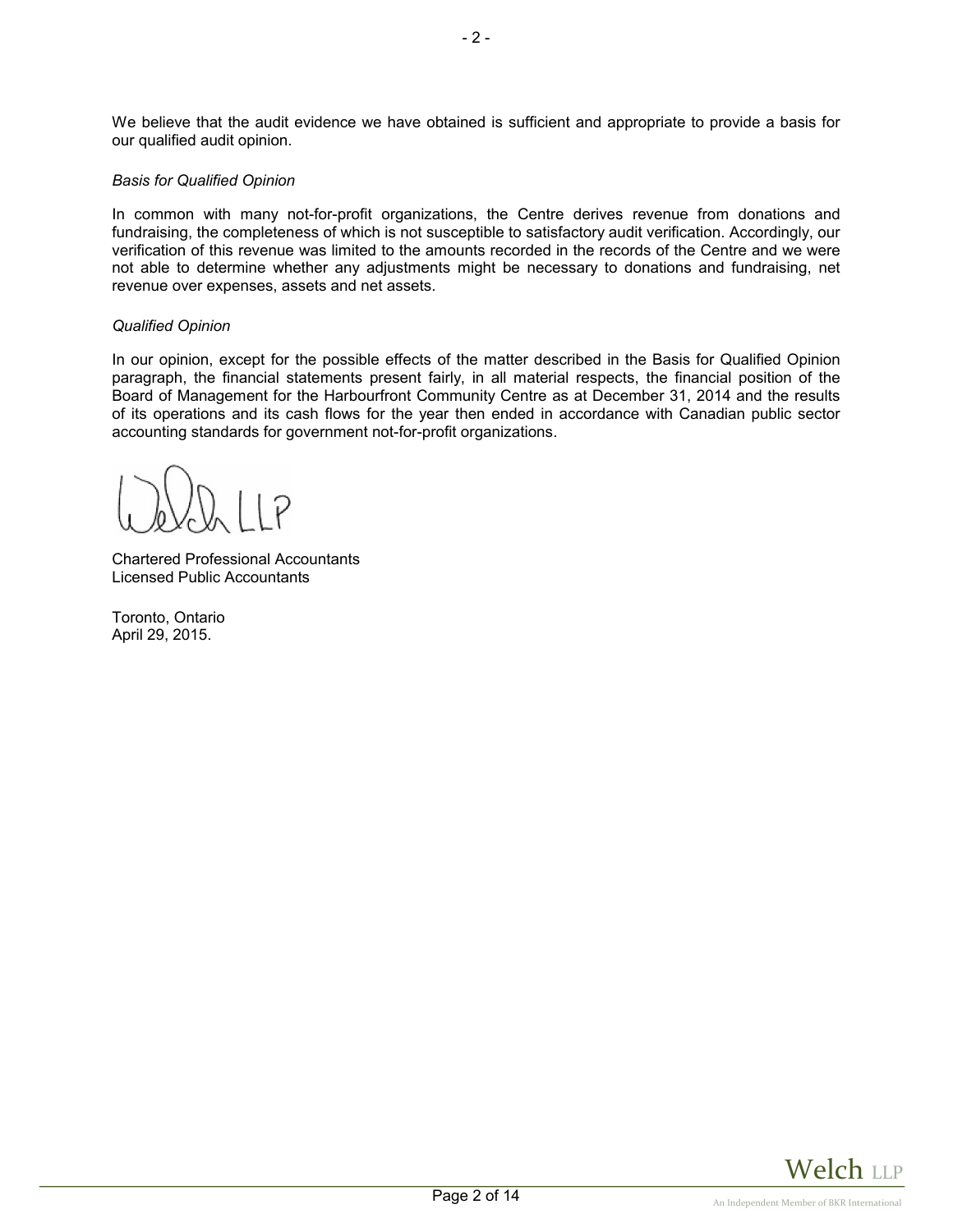# BOARD OF MANAGEMENT FOR THE HARBOURFRONT COMMUNITY CENTRE STATEMENT OF FINANCIAL POSITION

## **DECEMBER 31, 2014**

| <b>ASSETS</b>                                                                                                                                                                                       | 2014                                                 | 2013                                                 |
|-----------------------------------------------------------------------------------------------------------------------------------------------------------------------------------------------------|------------------------------------------------------|------------------------------------------------------|
| <b>CURRENT ASSETS</b><br>Cash and short-term investments<br>Accounts receivable - City of Toronto<br>Accounts receivable - Other<br><b>Prepaid expenses</b>                                         | S.<br>763,871<br>71,817<br>34,921<br>870,609         | 688,308<br>S<br>79,961<br>36,146<br>2,070<br>806,485 |
| ACCOUNT RECEIVABLE - CITY OF TORONTO (note 7)                                                                                                                                                       | 269,430                                              | 301,279                                              |
| <b>CAPITAL ASSETS (note 4)</b>                                                                                                                                                                      | 6,944                                                | 12,996                                               |
|                                                                                                                                                                                                     | \$1,146,983                                          | \$1,120,760                                          |
| <b>LIABILITIES AND NET ASSETS</b>                                                                                                                                                                   |                                                      |                                                      |
| <b>CURRENT LIABILITIES</b><br>Accounts payable and accrued liabilities - City of Toronto<br>Accounts payable and accrued liabilities - Other<br>Deferred revenue<br>Deferred contributions (note 5) | S<br>1,072<br>170,322<br>7,447<br>149,845<br>328,686 | \$<br>994<br>194,488<br>9,997<br>83,825<br>289,304   |
| DEFERRED CAPITAL CONTRIBUTIONS (note 6)                                                                                                                                                             | 3,148                                                | 6,670                                                |
| POST-EMPLOYMENT BENEFITS PAYABLE (note 7)                                                                                                                                                           | 302,573<br>634.407                                   | 333.875<br>629,849                                   |
| <b>NET ASSETS</b><br>Invested in program capital assets<br>Internally restricted - program fund reserves (note 8)<br>Unrestricted program funds                                                     | 3.796<br>469,256<br>39,524<br>512,576<br>\$1.146,983 | 6,326<br>447,591<br>36,994<br>490.911<br>\$1,120,760 |

Approved by the Board:

ellalyne chair Treasurer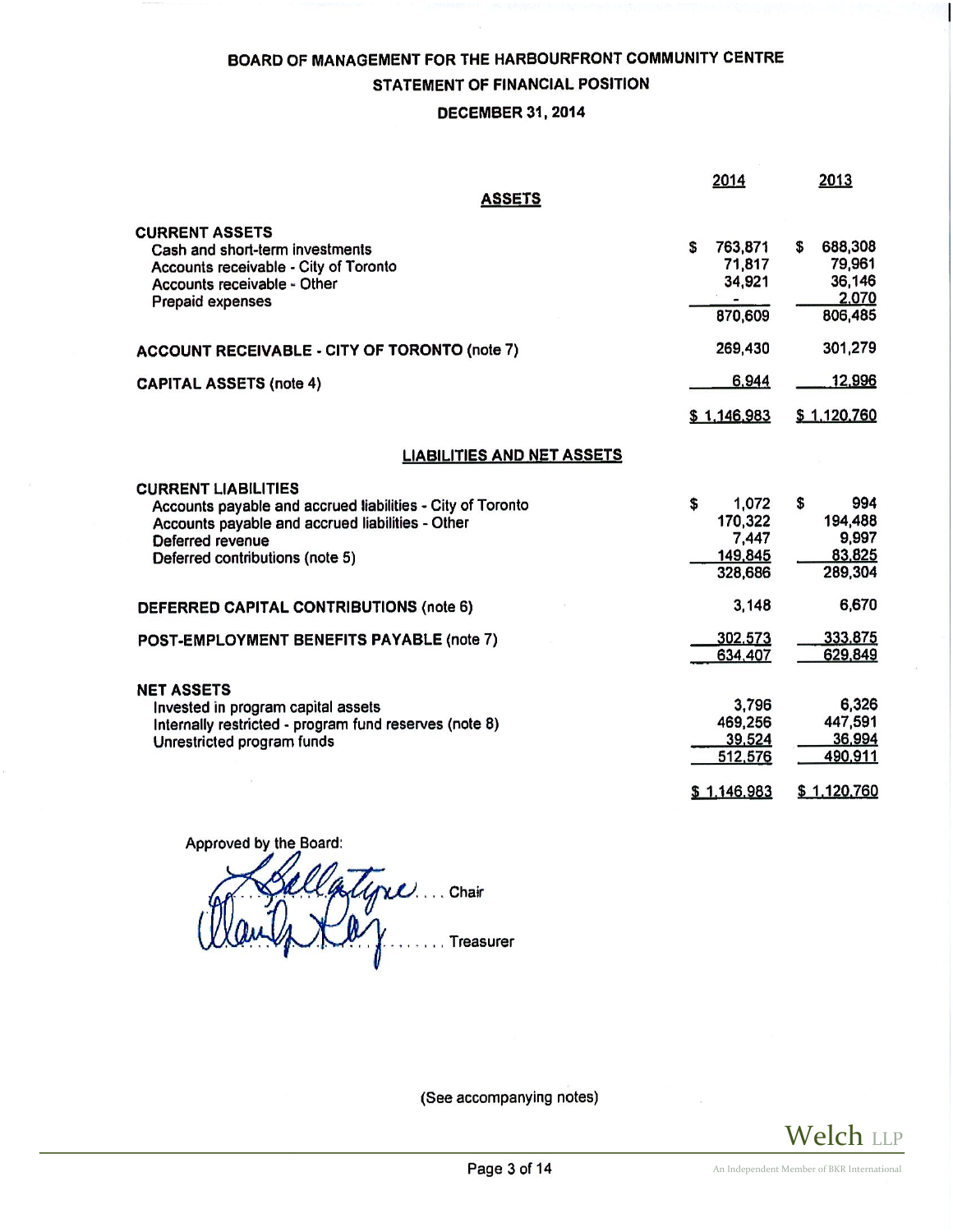**BOARD OF MANAGEMENT FOR THE HARBOURFRONT COMMUNITY CENTRE STATEMENT OF CHANGES IN NET ASSETS YEAR ENDED DECEMBER 31, 2014**

|                                                                            |    | Invested<br>in.<br>program<br>capital<br>assets |    | Internally<br>restricted<br>- program<br>fund<br>reserves | Unrestricted<br>program<br>funds |   | Total<br>2014 |   | Total<br>2013 |
|----------------------------------------------------------------------------|----|-------------------------------------------------|----|-----------------------------------------------------------|----------------------------------|---|---------------|---|---------------|
| Net assets, beginning of year                                              | \$ | 6,326                                           | \$ | 447,591                                                   | \$<br>36,994                     | S | 490,911       | S | 471,044       |
| Net revenues over expenses                                                 |    |                                                 |    |                                                           | 21,665                           |   | 21,665        |   | 19,867        |
| Transfer of amortization to invested in<br>capital assets                  |    | (2,530)                                         |    |                                                           | 2,530                            |   |               |   |               |
| Transfer of unrestricted to internally<br>restricted program fund reserves |    |                                                 |    | 21,665                                                    | (21, 665)                        |   |               |   |               |
| Net assets, end of year                                                    | S  | 3,796                                           | S  | 469,256                                                   | 39,524                           |   | 512,576       |   | 490,911       |

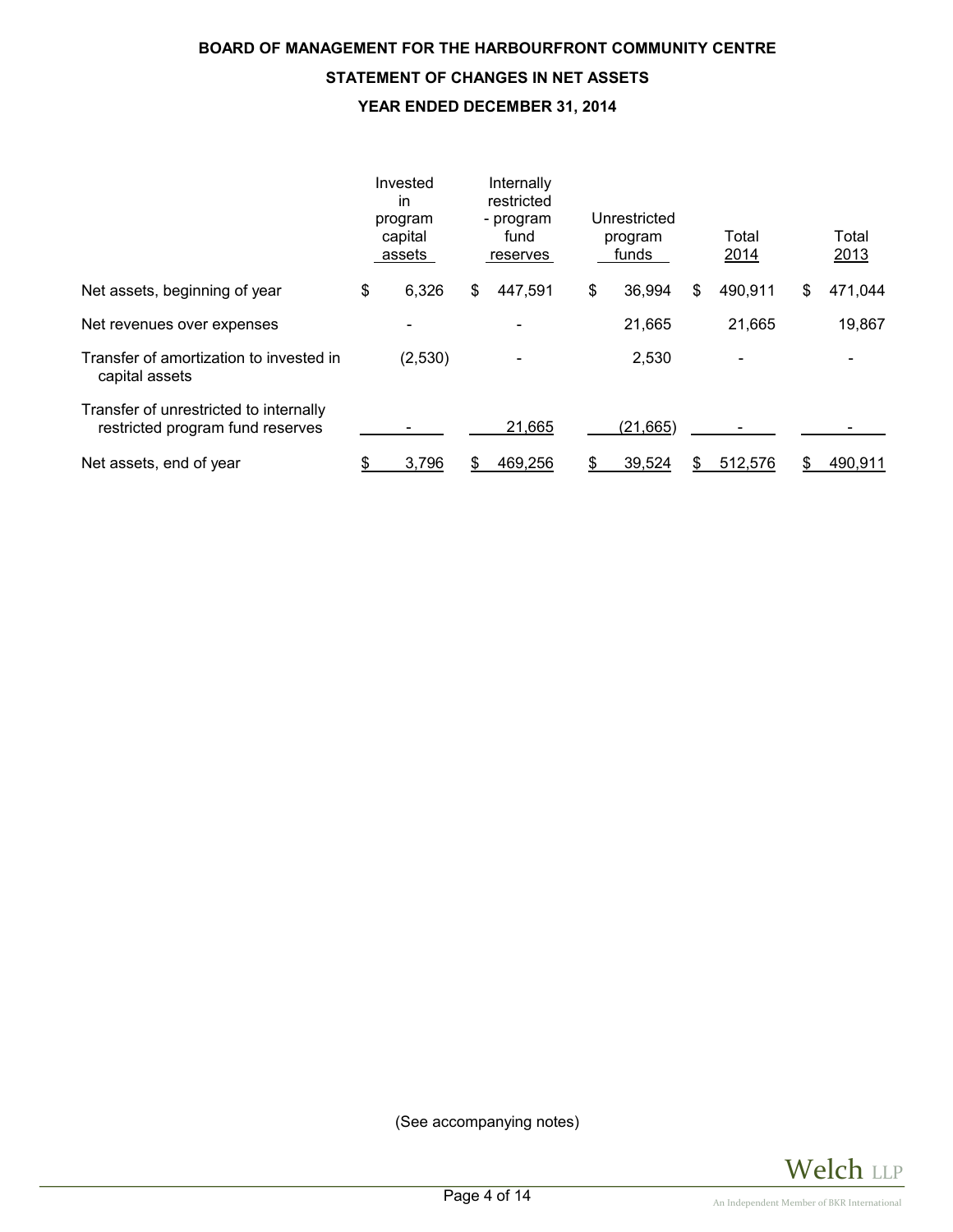# **BOARD OF MANAGEMENT FOR THE HARBOURFRONT COMMUNITY CENTRE**

## **STATEMENT OF OPERATIONS**

# **YEAR ENDED DECEMBER 31, 2014**

|                                                | <b>Program</b> | Administration | 2014           | 2013          |
|------------------------------------------------|----------------|----------------|----------------|---------------|
| Revenue                                        |                |                |                |               |
| City of Toronto - Administration               | \$             | \$1,194,994    | \$1,194,994    | \$1,174,018   |
| Grants                                         |                |                |                |               |
| Government of Canada                           | 130,689        |                | 130,689        | 127,362       |
| City of Toronto                                | 115,650        |                | 115,650        | 83,799        |
| Province of Ontario                            | 59,409         |                | 59,409         | 55,383        |
| Foundations/Agencies                           | 26,053         |                | 26,053         | 29,579        |
| City of Toronto - Children's Services          | 4,700          |                | 4,700          | 4,700         |
| Donations and fundraising                      | 60,317         |                | 60,317         | 64,954        |
| Membership and program fees                    | 171,973        |                | 171,973        | 177,977       |
| <b>Rental fees</b>                             | 118,914        |                | 118,914        | 122,791       |
| Interest                                       | <u>11,099</u>  |                | <u> 11,099</u> | <u>11,175</u> |
|                                                | 698,804        | 1,194,994      | ,893,798       | 1,851,738     |
| <b>Expenses</b>                                |                |                |                |               |
| Salaries and Wages                             | 417,939        | 807,886        | 1,225,825      | 1,240,236     |
| <b>Employee Benefits</b>                       | 41,909         | 216,663        | 258,572        | 262,797       |
| Materials and supplies                         | 121,734        | 66,091         | 187,825        | 187,999       |
| Purchase of services                           | 93,027         | 104,354        | 197,381        | 136,951       |
| Amortization of capital assets                 | 2,530          | 3,522          | 6,052          | 7,097         |
| Amortization of deferred capital contributions |                | (3, 522)       | (3, 522)       | (3,209)       |
|                                                | 677,139        | 1,194,994      | 1,872,133      | 1,831,871     |
| <b>Excess of revenue over expenses</b>         | 21,665<br>\$   | \$             | 21,665<br>\$   | 19,867<br>\$  |

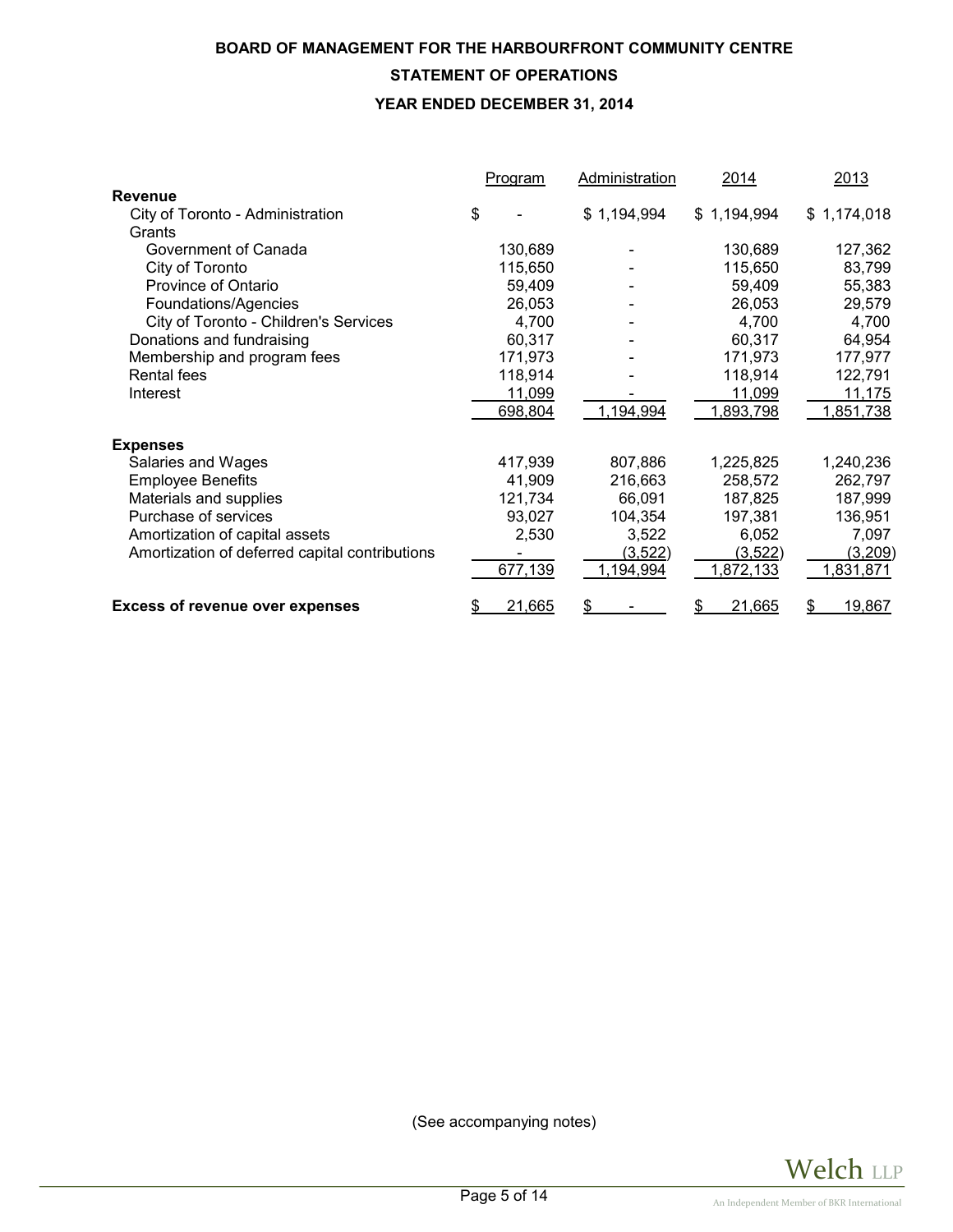## **BOARD OF MANAGEMENT FOR THE HARBOURFRONT COMMUNITY CENTRE**

## **STATEMENT OF CASH FLOWS**

**YEAR ENDED DECEMBER 31, 2014**

|                                                                          | 2014          | 2013          |
|--------------------------------------------------------------------------|---------------|---------------|
| <b>CASH FLOWS FROM OPERATING ACTIVITIES</b><br>Net revenue over expenses | \$<br>21,665  | \$<br>19,867  |
| Adjustments for non-cash items:                                          |               |               |
| Amortization of capital assets                                           | 6,052         | 7,097         |
| Amortization of deferred capital contributions                           | (3, 522)      | (3,209)       |
|                                                                          | 24,195        | 23,755        |
| Increase (decrease) resulting from changes in:                           |               |               |
| Accounts receivable - City of Toronto                                    | 8,144         | (19, 011)     |
| Accounts receivable - Other                                              | 1,225         | (13, 614)     |
| Prepaid expenses                                                         | 2,070         | 307           |
| Accounts payable and accrued liabilities - City of Toronto               | 78            | (25, 020)     |
| Accounts payable and accrued liabilities - Other                         | (24, 166)     | 9,919         |
| Deferred revenue                                                         | (2,550)       | (28, 333)     |
| Deferred contributions                                                   | 66,020        | (983)         |
| Long term receivable - City of Toronto                                   | 31,849        | 24,262        |
| Post-employment benefits payable                                         | (31, 302)     | (23,046)      |
| Cash flows from (used in) operating activities                           | 75,563        | (51, 764)     |
| <b>CASH FLOWS FROM INVESTING ACTIVITIES</b>                              |               |               |
| Acquisition of capital assets - Administration                           |               | (5,902)       |
| Cash flows used in investing activities                                  |               | (5,902)       |
|                                                                          |               |               |
| <b>CASH FLOWS FROM FINANCING ACTIVITIES</b>                              |               |               |
| Deferred capital contribution                                            |               | 5,902         |
| Cash flows from financing activities                                     |               | 5,902         |
| <b>INCREASE (DECREASE) IN CASH AND SHORT TERM INVESTMENTS</b>            | 75,563        | (51, 764)     |
| CASH AND SHORT TERM INVESTMENTS AT BEGINNING OF YEAR                     | 688,308       | 740,072       |
| CASH AND SHORT TERM INVESTMENTS AT END OF YEAR                           | \$<br>763,871 | \$<br>688,308 |

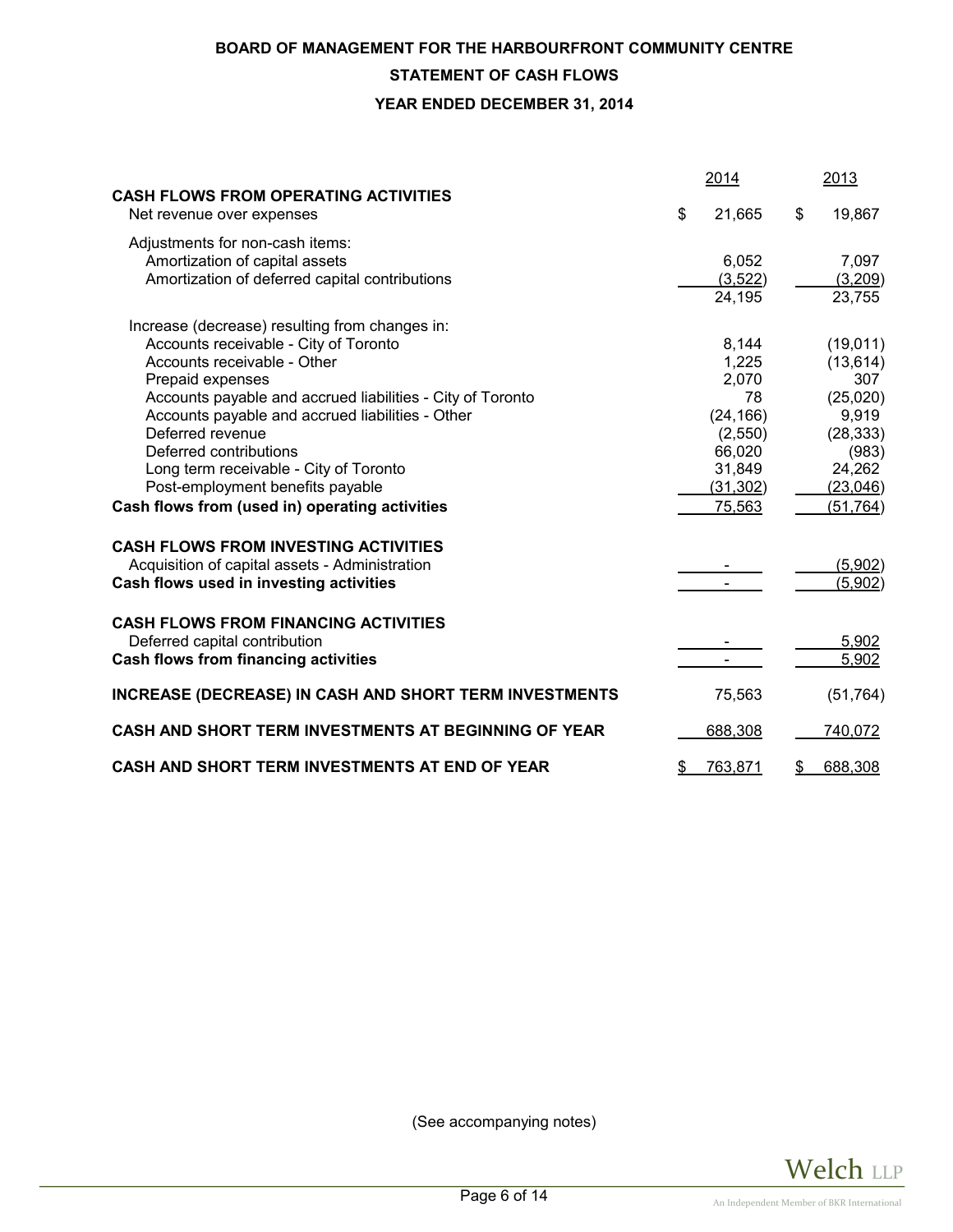#### **YEAR ENDED DECEMBER 31, 2014**

#### 1. **NATURE OF OPERATIONS**

The City of Toronto Act, 1997 continued the provisions of By-law No. 1995-0448 dated June 26, 1995 to reflect Chapter 25, Community and Recreation Centres of the Corporation of the City of Toronto Municipal Code. Chapter 25 amended all previous by-laws and established part of the premises at 627 Queens Quay West, Toronto, as a community recreation centre under the authority of the Municipal Act, known as Harbourfront Community Centre (the "Centre"). The Centre is a not-for-profit organization and, as such, is exempt from income tax.

The Municipal Code provides for a Council appointed Board which, among other matters, shall:

- (a) endeavour to manage and control the premises in a reasonable and efficient manner, in accordance with standard good business practices, and
- (b) pay to the City of Toronto (the "City") any excess of administration expenditure funds provided by the City in accordance with its approved annual budget, but may retain any surplus from program activities.

#### 2. **SIGNIFICANT ACCOUNTING POLICIES**

#### *Basis of accounting*

The financial statements have been prepared in accordance with Canadian Public Sector Accounting Standards for government not-for-profit organizations ("PSA-GNPO") as issued by the Public Sector Accounting Board (PSAB).

#### *Revenue recognition*

The Centre follows the deferral method of accounting for contributions. Contributions are recognized as revenue when received or receivable if the amount to be received can be reasonably estimated and collection is reasonably assured. Restricted contributions are deferred and recognized as revenue in the year in which the related expenses are recognized and are recorded as deferred contributions on the statement of financial position. Externally restricted contributions for depreciable capital assets are deferred and amortized over the life of the related capital assets. Externally restricted contributions for capital assets that have not been expended are recorded as part of deferred capital contribution on the statement of financial position.

Rental and similar revenues are recognized on the date of the performance or event.

#### *Cash and short term investments*

Cash and short term investments include cash on hand, cash on deposit with financial institutions, demand deposits and short term investments with maturities of less than twelve months at acquisition.

#### *Financial instruments*

The Centre initially measures its financial assets and financial liabilities at fair value.

The Centre subsequently measures all its financial assets and financial liabilities at amortized cost.

Financial assets measured at amortized cost include cash, short-term investments and accounts receivable. Financial liabilities measured at amortized cost include accounts payable and accrued liabilities.

An Independent Member of BKR International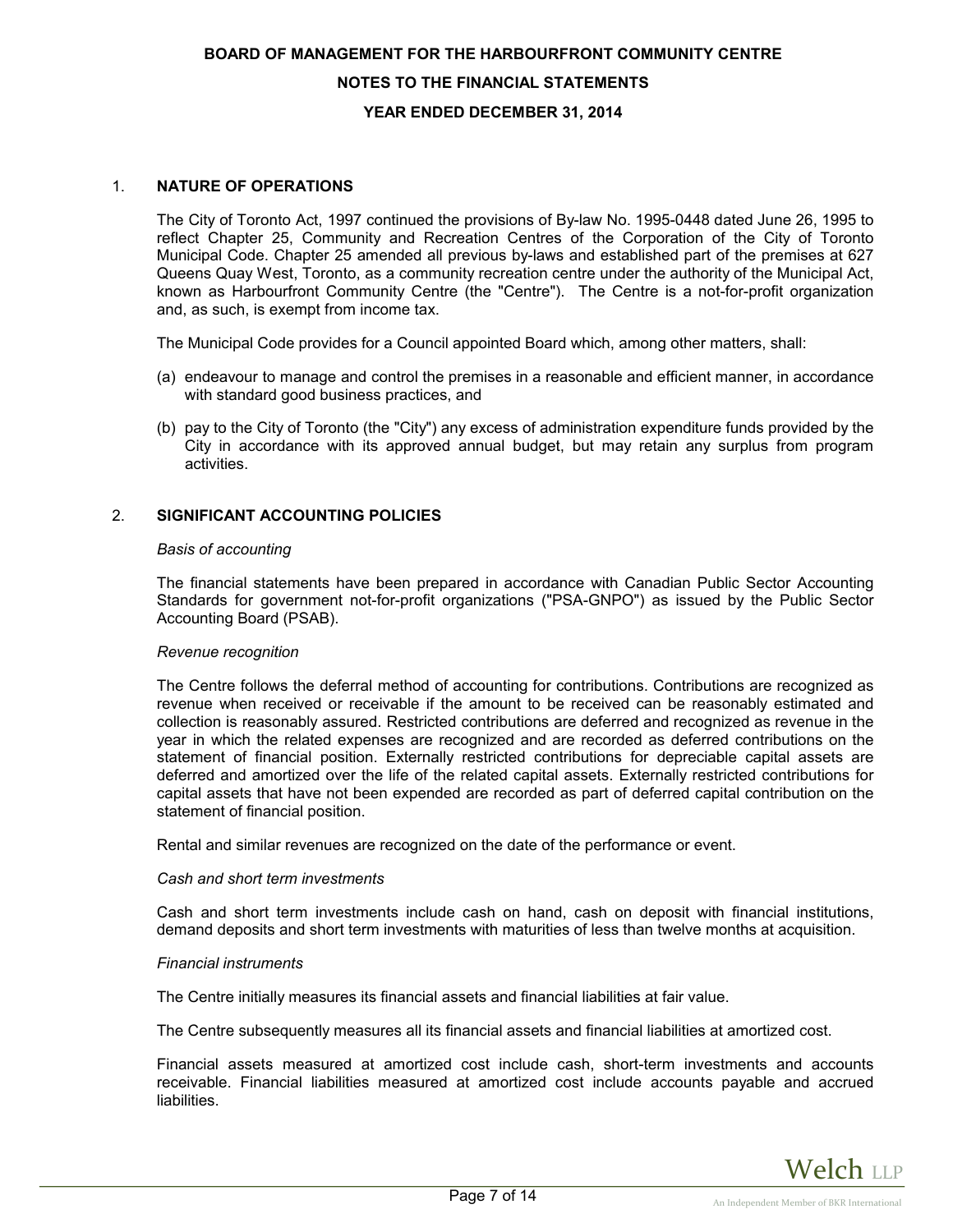# **BOARD OF MANAGEMENT FOR THE HARBOURFRONT COMMUNITY CENTRE NOTES TO THE FINANCIAL STATEMENTS - Cont'd. YEAR ENDED DECEMBER 31, 2014**

### 2. **SIGNIFICANT ACCOUNTING POLICIES -** Cont'd.

#### *Contributed material and services*

Because of the difficulty of determining their fair value, contributed materials and services are not recognized in the financial statements. Monetary donations are recorded as received.

#### *Capital assets*

Capital assets are recorded at cost and contributed capital assets are recorded at fair value at the date of contribution. Amortization is provided on a straight-line basis over their estimated useful lives, as follows:

Computer equipment<br>
Furniture and equipment<br>
Furniture and equipment<br>  $\frac{1}{2}$  - 5 years straight line Furniture and equipment

#### *Employee related costs*

The Centre has adopted the following policies with respect to employee benefit plans:

- (a) The City of Toronto offers a Multi-employer defined benefit pension plan to the Centre's employees. Due to the nature of the plan, the Centre does not have sufficient information to account for the plan as a defined benefit plan; therefore, the Multi-employer defined benefit pension plan is accounted for in the same manner as a defined contribution plan. An expense is recorded in the period in which contributions are made.
- (b) The Centre also offers its employees a defined benefit sick leave plan, a post-retirement life, health and dental plan, a long-term disability plan and continuation of health, dental and life insurance benefits to disabled employees. The accrued benefit obligations are determined using an actuarial valuation based on the projected benefit method prorated on service, incorporating management's best estimate of future salary levels, inflation, sick day usage estimates, ages of employees and other actuarial factors.

Net actuarial gains and losses that arise are amortized over the expected average remaining service life of the employee group.

The Centre recognizes an accrued benefit liability on the statement of financial position, which is the net of the amount of the accrued benefit obligations and the unamortized actuarial gains / losses.

#### *Use of estimates*

The preparation of financial statements in conformity with Canadian public sector accounting standards for government not-for-profits requires management to make estimates and assumptions that affect the reported amounts of assets and liabilities at the date of the financial statements and the reported amounts of revenues and expenses during the reporting period. Management makes accounting estimates when determining the useful life of its capital assets, significant accrued liabilities, the postemployment benefits liabilities and the related costs and revenue charged to the statement of operations. Actual results could differ from those estimates, the impact of which would be recorded in future periods.

Estimates and underlying assumptions are reviewed on an ongoing basis. Revisions to accounting estimates are recognized in the year in which the estimates are revised and in any future years affected.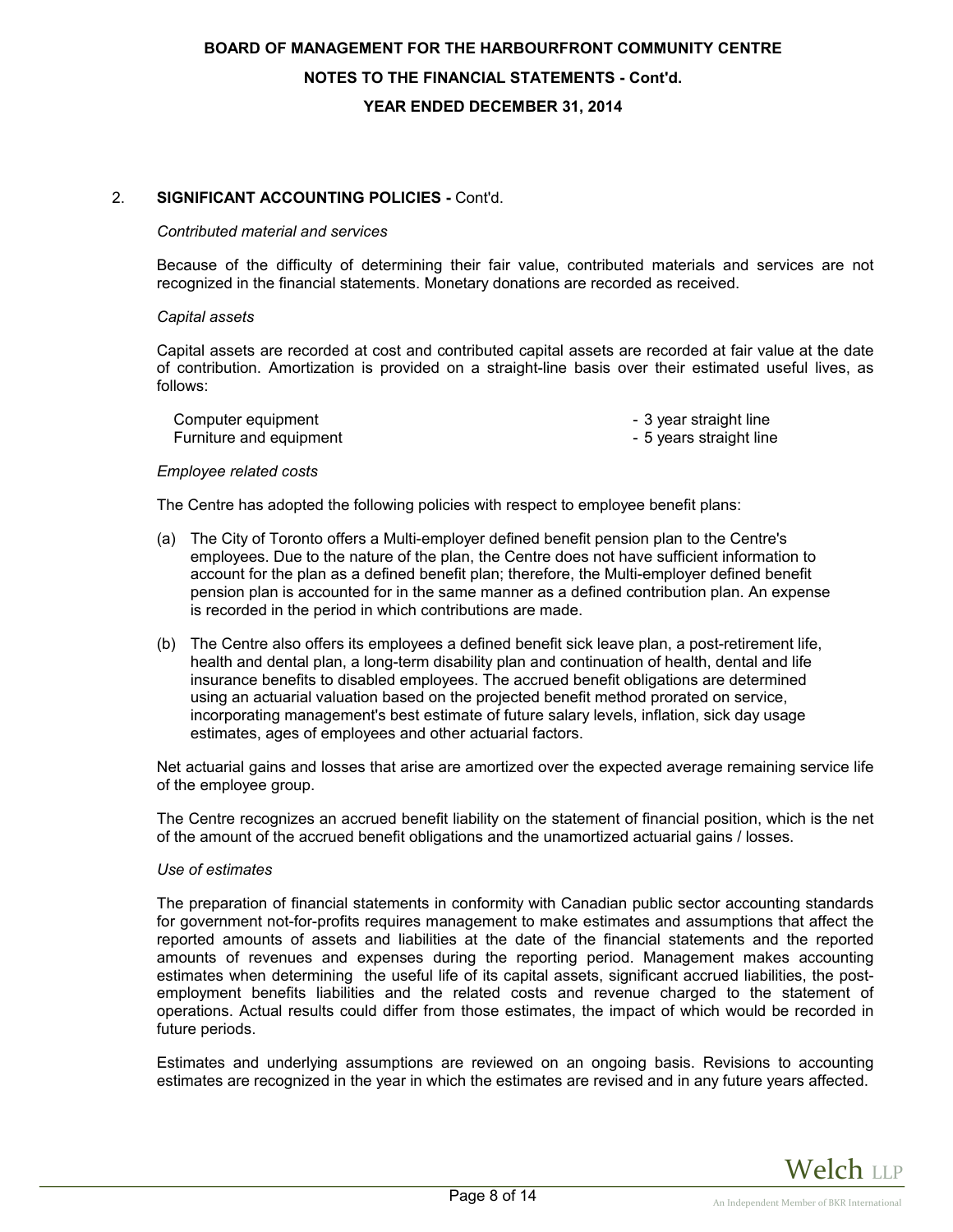# **BOARD OF MANAGEMENT FOR THE HARBOURFRONT COMMUNITY CENTRE NOTES TO THE FINANCIAL STATEMENTS - Cont'd. YEAR ENDED DECEMBER 31, 2014**

#### 3. **FINANCIAL INSTRUMENTS**

Transactions in financial instruments may result in an entity assuming or transferring to another party one or more of the financial risks described below. The following disclosures provide information to assist users of the financial statements in assessing the extent of risk related to the Centre's financial instruments.

#### *Liquidity risk*

Liquidity risk refers to the adverse consequence that the Centre will encounter difficulty in meeting obligations associated with financial liabilities, which are comprised of accounts payable and accrued liabilities.

The Centre manages liquidity risk by monitoring its cash flow requirements. The Centre believes its overall liquidity risk to be minimal as the Centre's financial assets are considered to be highly liquid.

#### *Interest rate risk*

Interest rate risk is the risk that the fair value or future cash flows of a financial instrument will fluctuate because of changes in market interest rates. The Centre's cash and short-term investments earn interest at prevailing market rates and the interest rate exposure related to these financial instruments is negligible.

#### *Credit risk*

The Centre is exposed to credit risk resulting from the possibility that parties may default on their financial obligations. The Centre's maximum exposure to credit risk represents the sum of the carrying value of its cash, short term investments and accounts receivable. The Centre's cash and short term investments are with a Canadian chartered bank and as a result management believes the risk of loss on this item to be remote.

Management believes that the Centre's credit risk with respect to accounts receivable is limited. The organization manages its credit risk by reviewing accounts receivable aging and following up on outstanding amounts.

#### *Changes in risk*

There have been no changes in the organization's risk exposures from the prior year.

#### 4. **CAPITAL ASSETS**

Capital assets consist of the following:

|                                                                          |      | 2014                         |    |                   |   | 2013                         |                   |  |  |  |                                     |  |  |                             |
|--------------------------------------------------------------------------|------|------------------------------|----|-------------------|---|------------------------------|-------------------|--|--|--|-------------------------------------|--|--|-----------------------------|
| Administration                                                           | Cost |                              |    |                   |   |                              |                   |  |  |  | Accumulated<br>amortization<br>Cost |  |  | Accumulated<br>amortization |
| Furniture, fixtures and equipment                                        | S    | 155.226                      | \$ | 152.077           | S | 155.226                      | \$<br>148.556     |  |  |  |                                     |  |  |                             |
| Program<br>Furniture, fixtures and equipment<br>Accumulated amortization |      | 69,691<br>224,917<br>217,973 |    | 65,896<br>217,973 |   | 69,691<br>224,917<br>211,921 | 63,365<br>211,921 |  |  |  |                                     |  |  |                             |
| Net book value                                                           |      | 6.944                        |    |                   |   | 12.996                       |                   |  |  |  |                                     |  |  |                             |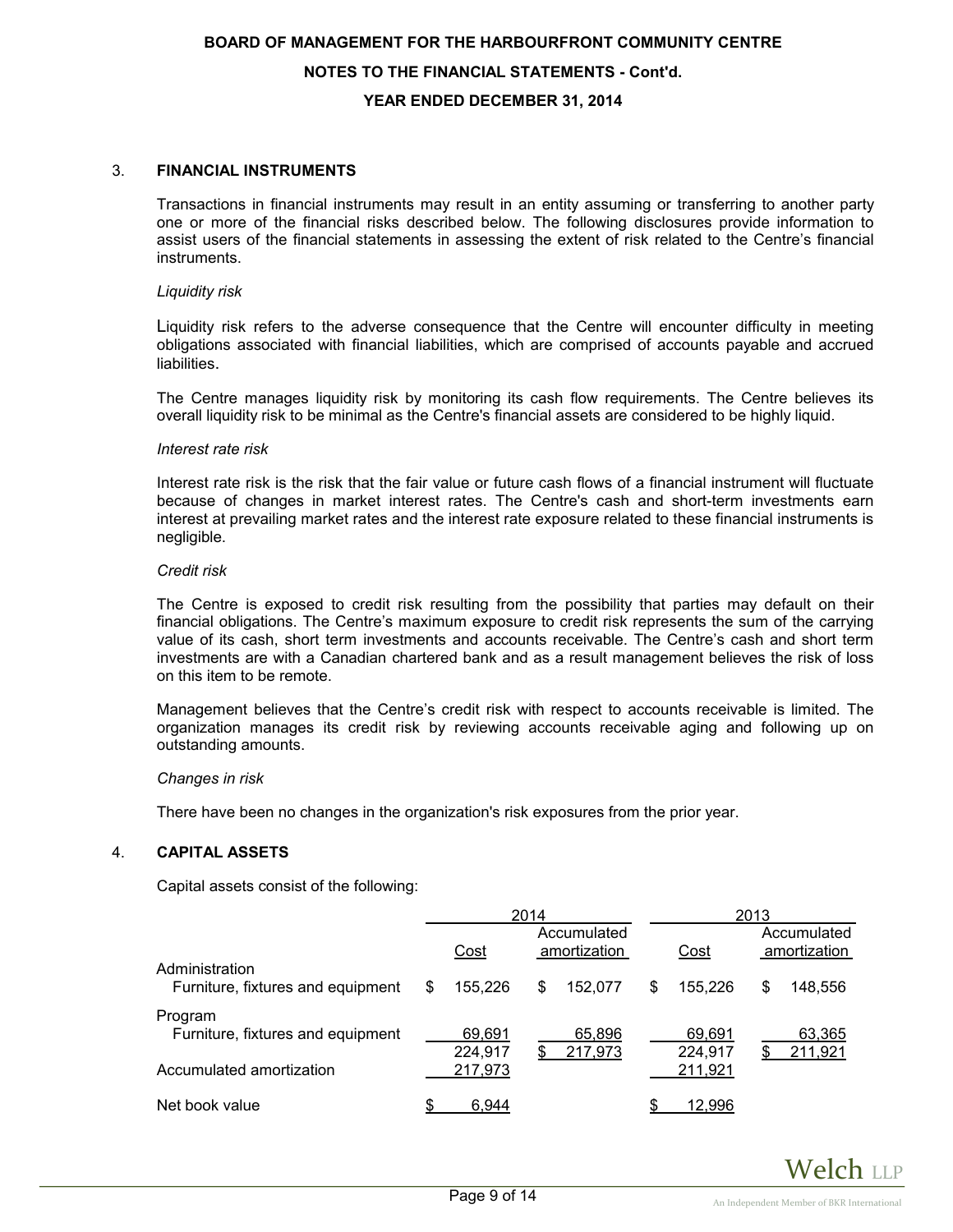# **BOARD OF MANAGEMENT FOR THE HARBOURFRONT COMMUNITY CENTRE NOTES TO THE FINANCIAL STATEMENTS - Cont'd. YEAR ENDED DECEMBER 31, 2014**

#### 5. **DEFERRED CONTRIBUTIONS**

|                                                            | 2014                  |   | 2013                        |
|------------------------------------------------------------|-----------------------|---|-----------------------------|
| Balance, beginning of year                                 | 83.825                | S | 84.808                      |
| Add: Funds received<br>Less: Amounts recognized as revenue | 462.838<br>(396, 818) |   | 364.794<br><u>(365,777)</u> |
| Balance, end of year                                       | 149.845               |   | 83,825                      |

#### 6. **DEFERRED CAPITAL CONTRIBUTIONS**

|                                                                 |   | 2014    | 2013        |
|-----------------------------------------------------------------|---|---------|-------------|
| Balance, beginning of year                                      | S | 6.670   | \$<br>3.977 |
| Add: Contribution deferred in year for capital assets purchases |   |         | 5.902       |
| Less: Amortization of deferred capital contributions            |   | (3.522) | (3,209)     |
| Balance, end of year                                            |   | 3,148   | 6,670       |

## 7. **POST-EMPLOYMENT BENEFITS AND LONG-TERM ACCOUNT RECEIVABLE**

The Centre participates in a number of defined benefit plans provided by the City including pension, other retirement and post-employment benefits to its employees. Under the sick leave plan for management staff with ten years of service as of April 1, 2003, unused sick leave accumulates until March 1, 2008 and eligible employees may be entitled to a cash payment upon leaving the Centre's employment. The liability for these accumulated days represents the extent to which they have vested and could be taken in cash by the employee upon termination, retirement or death.

The Centre also provides health, dental, accidental death and disability, life insurance and long-term disability benefits to eligible employees. Depending on length of service and individuals' election, management retirees are covered either by the former City of Toronto retirement benefit plan or by the current retirement benefit plan.

Due to the complexities in valuing the benefit plans, actuarial valuations are conducted on a periodic basis. The most recent actuarial valuation was completed as at December 31, 2012 with projections to December 31, 2013, 2014 and 2015. Assumptions used to project the accrued benefit obligation were as follows:

- long-term inflation rate 2%
- assumed health care cost trends range from 3% to 6%
- rate of compensation increase 3%
- discount rates post-retirement 3.0%, post-employment 2.8%, sick leave 3.2%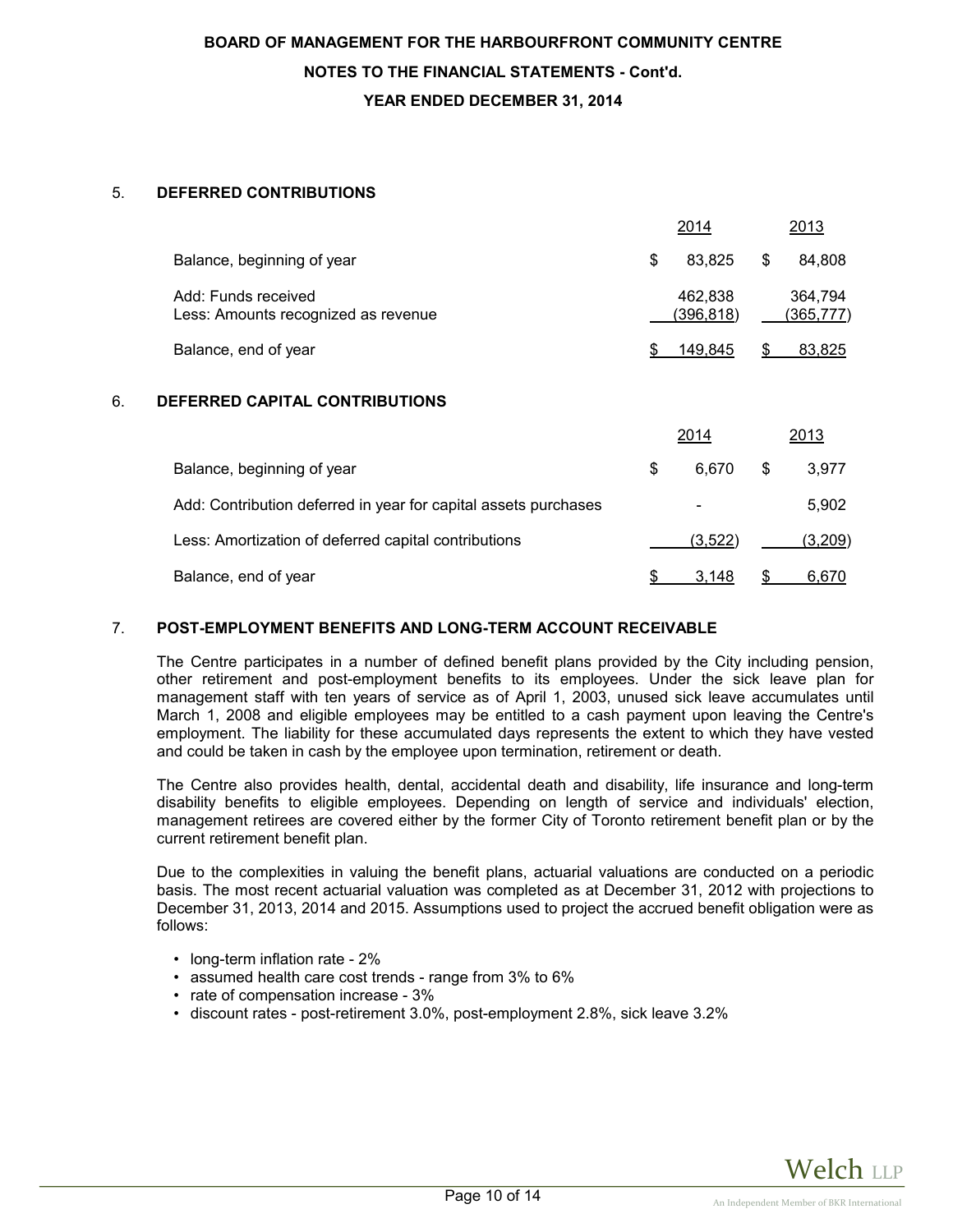#### 7. **POST-EMPLOYMENT BENEFITS AND LONG TERM ACCOUNT RECEIVABLE** - Cont'd.

Information about the Centre's employee benefits, other than multi-employer, defined benefit pension plan noted below, is as follows:

|                                                 |     | 2014                          |     | 2013                          |
|-------------------------------------------------|-----|-------------------------------|-----|-------------------------------|
| Sick leave benefits<br>Post retirement benefits | S   | 219,863<br>179,910<br>399.773 | S   | 206,160<br>144.445<br>350,605 |
| Add: Unamortized actuarial loss                 |     | (97, 200)                     |     | (16,730)                      |
| Employee benefit liability                      | \$. | 302.573                       | \$. | 333,875                       |
|                                                 |     |                               |     |                               |

The continuity of the accrued benefit obligation is as follows:

|                                                                                                                                 |   | 2014                                              |   | 2013                                                      |
|---------------------------------------------------------------------------------------------------------------------------------|---|---------------------------------------------------|---|-----------------------------------------------------------|
| Balance, beginning of year<br>Current service cost<br>Interest cost<br>Amortization of actuarial gain<br>Expected benefits paid | S | 333.875<br>7.259<br>14.857<br>(2,832)<br>(50,586) | S | 356.921<br>6.793<br>12.030<br>(5, 474)<br><u>(36,395)</u> |
| Balance, end of year                                                                                                            |   | 302.573                                           |   | 333.875                                                   |

Expenditures in 2014 relating to employee benefits are included as employee benefit expenses for program \$547 (2013 - \$1,215) and administration \$(31,849) (2013 - \$(24,261)) on the statement of operations and include the following components:

|                                                   |   | 2014      |   | 2013            |
|---------------------------------------------------|---|-----------|---|-----------------|
| Current service cost                              | S | 7.259     | S | 6.793           |
| Interest cost                                     |   | 14.857    |   | 12.030          |
| Amortization of actuarial gain                    |   | (2,832)   |   | (5, 474)        |
| Less expected benefits paid during year           |   | (50,586)  |   | <u>(36,395)</u> |
| Total expenditures related to post-retirement and |   |           |   |                 |
| post-employment benefits                          |   | (31, 302) |   | (23,046)        |

A long-term receivable of \$269,430 (2013 - \$301,279) from the City has resulted from recording sick leave and post-retirement benefits. Funding for these costs continue to be provided by the City as benefit costs are paid and the City continues to be responsible for the benefits liabilities of management staff that may be incurred by the Centre. \$33,143 (2013 - \$32,596) of the employee benefit liabilitiy is the responsibility of the Centre and not the City as it pertains to program management.

The Centre also makes contributions to the Ontario Municipal Employees Retirement System (OMERS), which is a Multi-employer plan, on behalf of most of its employees. The plan is a defined benefit plan, which specifies the amount of the retirement benefit to be received by the employees based on the length of service and rates of pay. Employer contributions to this pension plan amounted to \$87,026 in 2014 (2013 - \$85,903).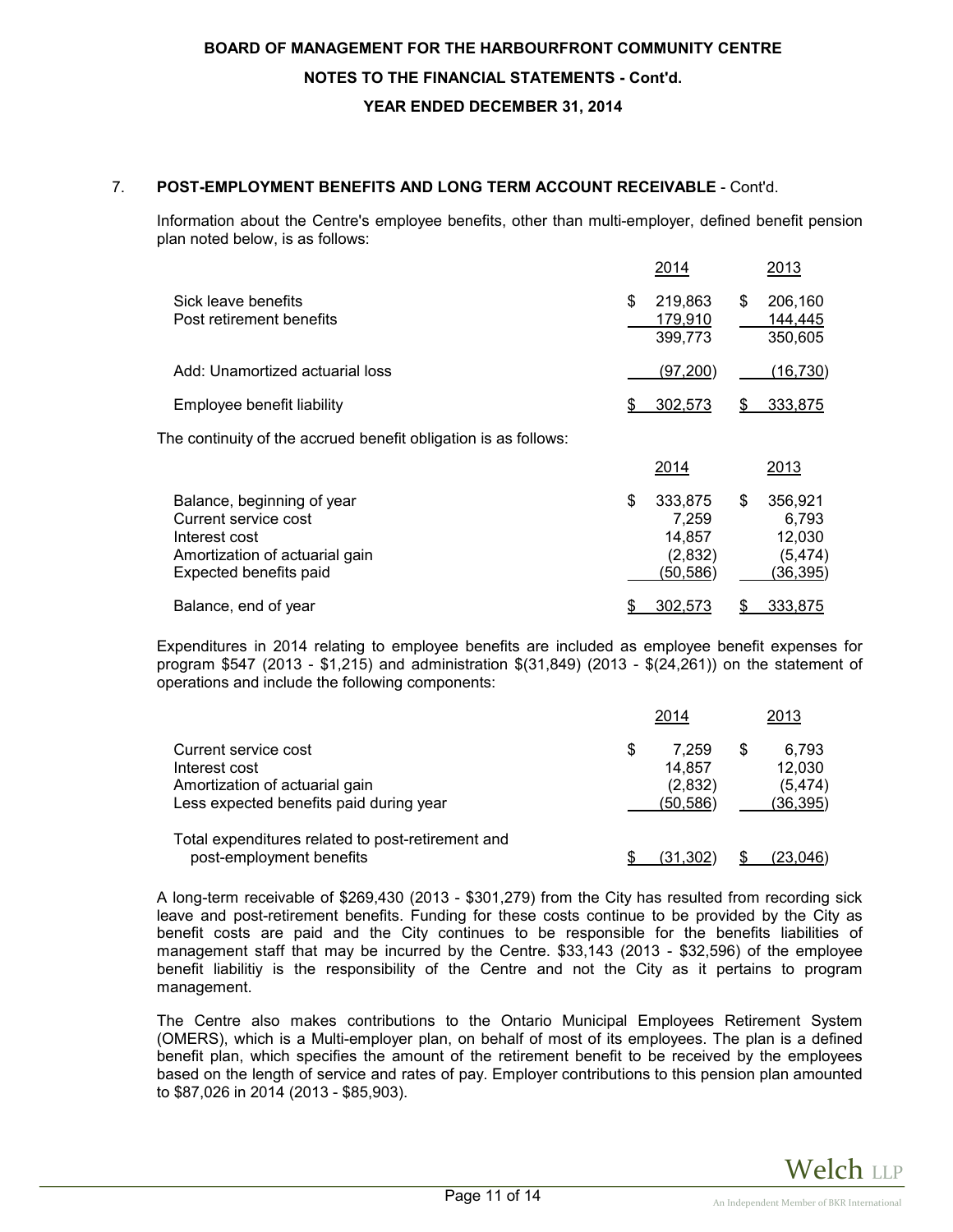#### 7. **POST-EMPLOYMENT BENEFITS AND LONG TERM ACCOUNT RECEIVABLE** - Cont'd.

The most recent actuarial valuation of the plan as at December 31, 2014 indicates the OMERS Multi-employer plan is not fully funded and the plan's December 31, 2014 financial statements indicate a deficit of \$7.08 billion (less an additional \$1.8 billion of deferred gains that must be recognized over the next four years). The plan's management is monitoring the adequacy of the contributions to ensure that future contributions together with the Plan assets and future investment earnings will be sufficient to provide for all future benefits. At this time, the Centre's contributions accounted for 0.0050% of the plan's total employer contributions. Additional contributions, if any, required to address the Centre's proportionate share of the deficit will be expensed during the period incurred.

#### 8. **INTERNALLY RESTRICTED - PROGRAM FUND RESERVES**

|                                             | 2014         |   | 2013    |
|---------------------------------------------|--------------|---|---------|
| Mission and Strategic Priority Reserve      |              |   |         |
| Children and Youth Reserve                  | \$<br>83.211 | S | 78,615  |
| <b>Replacement of Capital Equipment</b>     | 19.193       |   | 19,193  |
| Special Project - Community Development     | 58.075       |   | 58.075  |
| Special Project - Summer Program            | 35,000       |   | 35,000  |
| Special Project - Capital Equipment         | 51,635       |   | 51,635  |
| Special Project - Program Financial Subsidy | 36.936       |   | 19,867  |
|                                             | 284.050      |   | 262,385 |
| Program Administration Reserve              | 185.206      |   | 185,206 |
|                                             | 469.256      |   | 447.591 |

The Mission and Strategic Priority Reserve represents funds set aside by the Board of Management for future special projects relating to children and youth or special project initiatives, identified through strategic planning processes and for expenditures required to maintain the Centre's facility and/or for purchases of capital items not funded through other sources. The Program Administration Reserve represents funds set up to meet legal and financial obligations in the event of future funding uncertainties and legal and financial obligations for program salary and benefits not otherwise covered by city administration funds. Internally restricted net assets are not available for other purchases without approval of the Board of Management.

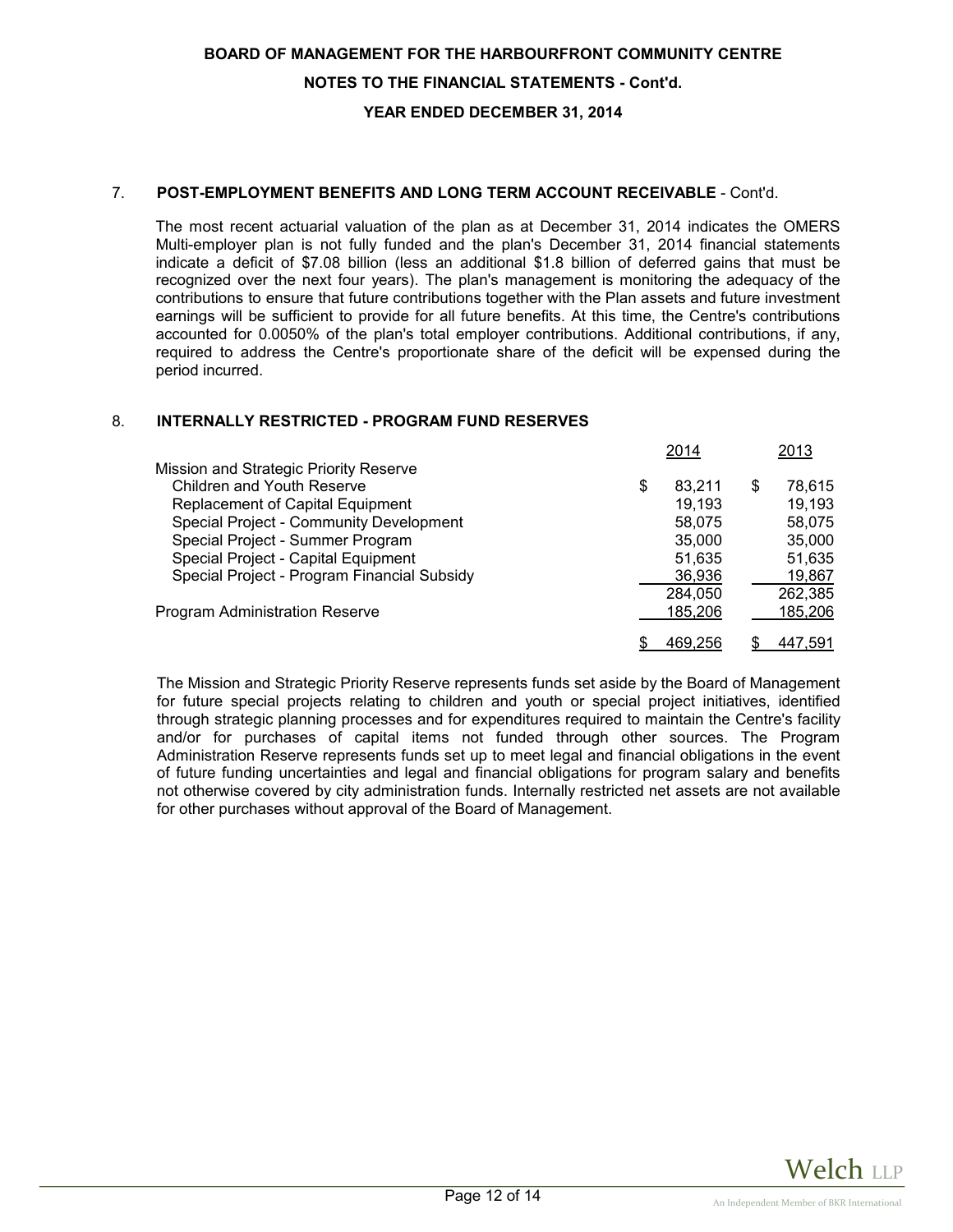#### **NOTES TO THE FINANCIAL STATEMENTS - Cont'd.**

#### **YEAR ENDED DECEMBER 31, 2014**

#### 9. **FUNDS PROVIDED BY THE CITY OF TORONTO - ADMINISTRATION**

Funding for administration expenditures is provided by the City according to Council approved budgets. Surplus amounts in administration are repayable to the City. Deficits, other than long-term employee benefits, are to be funded by the Centre unless Council approval has been obtained for additional funding.

|                                                                                                                                                                                                                                                                                                                                     | 2014<br><b>Budget</b><br>(unaudited)                        | 2014                                                         | 2013                                                        |
|-------------------------------------------------------------------------------------------------------------------------------------------------------------------------------------------------------------------------------------------------------------------------------------------------------------------------------------|-------------------------------------------------------------|--------------------------------------------------------------|-------------------------------------------------------------|
| <b>Administration expenditure:</b><br>Salaries and Wages<br><b>Employee Benefits</b><br>Materials and supplies<br>Purchase of services                                                                                                                                                                                              | \$<br>810,240<br>242,594<br>80,570<br>87,032<br>\$1,220,436 | \$<br>807,886<br>216,663<br>66,091<br>104,354<br>\$1,194,994 | \$<br>814,430<br>206,902<br>69,958<br>82,728<br>\$1,174,018 |
| Centre's actual administration revenue:<br>Administration budget                                                                                                                                                                                                                                                                    |                                                             | \$1,220,436                                                  | <u>\$1,193,581</u>                                          |
| Centre's actual administration expenses:<br>Administration expenses                                                                                                                                                                                                                                                                 |                                                             | $$1,194,994$ $$1,174,018$                                    |                                                             |
| Adjustments for:<br>Post-employment benefits, not funded by the City until paid, that are<br>included in long term accounts receivable - City of Toronto<br>Vacation pay liability, not funded by the City until paid, that are<br>included in accounts receivable - City of Toronto<br>Capital asset acquisitions (administration) |                                                             | 31,849<br>19,133<br>1,245,976                                | 24,261<br>(10, 476)<br>5,902<br>1,193,705                   |
| Administration expenditure over approved budget                                                                                                                                                                                                                                                                                     |                                                             | (25,540)                                                     | \$<br>(124)                                                 |

The over expenditure of \$25,540 (2013 - \$124) is included in account receivable from the City.

#### 10. **COMPARATIVE FIGURES**

Comparative figures have been reclassified where necessary to conform to the presentation adopted in the current year.

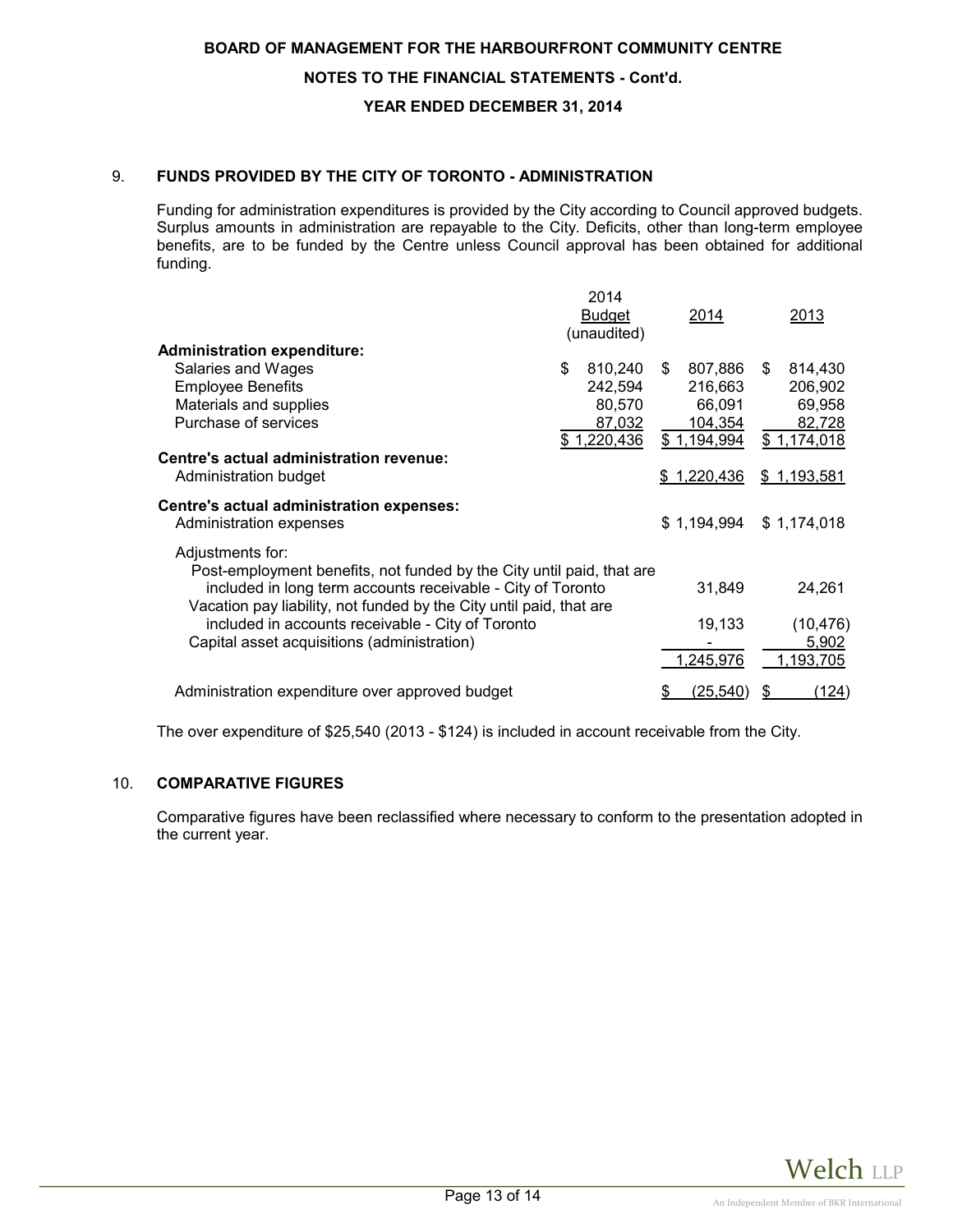# **BOARD OF MANAGEMENT FOR THE HARBOURFRONT COMMUNITY CENTRE SCHEDULE OF PROGRAM AND ADMINISTRATIVE REVENUE AND EXPENDITURES**

**YEAR ENDED DECEMBER 31, 2014**

|                                                    | <b>Budget</b> | 2014                    | 2013                    |
|----------------------------------------------------|---------------|-------------------------|-------------------------|
| Program revenue                                    |               |                         |                         |
| Grants                                             |               |                         |                         |
| City of Toronto                                    | \$<br>117,722 | \$<br>115,650           | 83,799<br>\$            |
| Province of Ontario                                | 60,794        | 59,409                  | 55,383                  |
| Government of Canada                               | 131,111       | 130,689                 | 127,362                 |
| Other foundations/agencies                         | 26,054        | 26,053                  | 29,579                  |
| City of Toronto- Children's Services               | 4,700         | 4,700                   | 4,700                   |
| Donations and fundraising                          | 53,448        | 60,317                  | 64,954                  |
| Memberships and program fees                       | 172,148       | 171,973                 | 177,977                 |
| <b>Rental fees</b>                                 | 115,000       | 118,914                 | 122,791                 |
| Interest                                           | 8,000         | 11,099                  | 11,175                  |
|                                                    | 688,977       | 698,804                 | 677,720                 |
| <b>Program expenditures</b>                        |               |                         |                         |
| Salaries and Wages                                 | 412,880       | 417,939                 | 425,806                 |
| <b>Employee Benefits</b>                           | 46,530        | 41,909                  | 55,895                  |
| Materials and supplies                             | 134,324       | 121,734                 | 118,041                 |
| Purchase of services                               | 88,449        | 93,027                  | 54,223                  |
| Amortization of capital assets                     |               | 2,530                   | 3,888                   |
|                                                    | 682,183       | 677,139                 | 657,853                 |
| <b>Excess of revenues over expenditures</b>        | 6,794         | 21,665                  | 19,867                  |
|                                                    |               |                         |                         |
| <b>Administration expenditures</b>                 |               |                         |                         |
| Salaries and Wages                                 | 810,240       | 807,886                 | 814,430                 |
| <b>Employee Benefits</b>                           | 242,594       | 216,663                 | 206,902                 |
| Materials and supplies                             | 80,570        | 66,091                  | 69,958                  |
| Purchase of services                               | 87,032        | 104,354                 | 82,728                  |
| Amortization of capital assets                     |               | 3,522                   | 3,209                   |
| Amortization of deferred capital contributions     |               | (3, 522)                | (3,209)                 |
|                                                    | 1,220,436     | 1,194,994               | 1,174,018               |
| Fund provided by City of Toronto - Administration  | 1,220,436     | 1,194,994               | 1,174,018               |
| Administration excess of expenditures over revenue |               |                         |                         |
| Excess of revenues over expenditures - Program     | 6,794<br>\$   | $\frac{2}{2}$<br>21,665 | 19,867<br>$\frac{2}{2}$ |